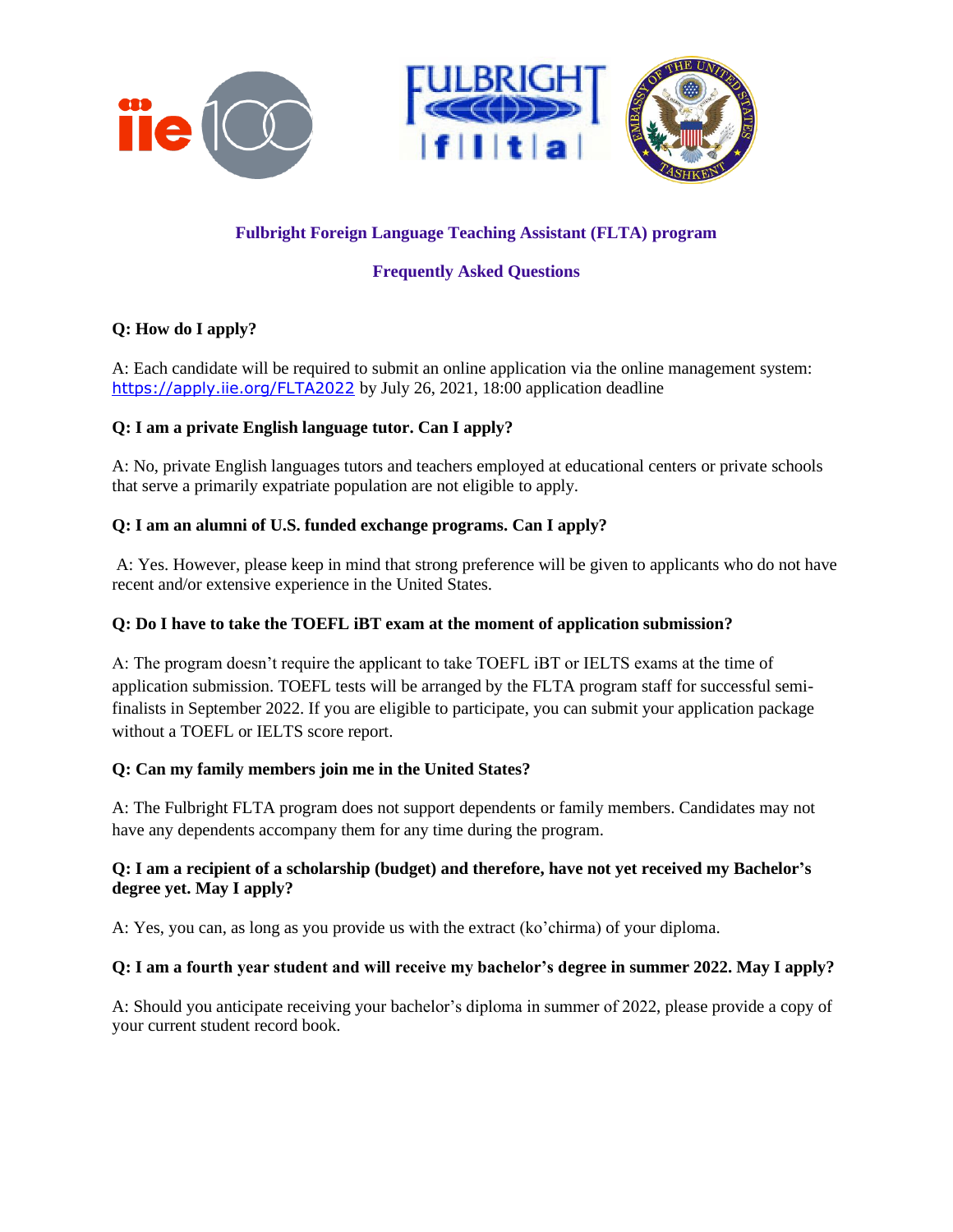

### **Q: Is there an age limit for participation?**

A: The FLTA program has no age limit; however, applicants only with not more than seven years of teaching experience are eligible to apply.

## **Q: I am an Uzbek/Russian language teacher, am I eligible to apply?**

A: Teachers of their own language as a foreign language will also be considered on a case-by-case basis.

### **Q: Do I have to bring printed copies of my application to the US Embassy in Tashkent?**

A: No but you must submit your application and all supporting documents to the online management system: <https://apply.iie.org/FLTA2022>

#### **Q: Do I need to upload my lyceum/college transcripts?**

A: No, only academic transcripts from all post-secondary schools attended.

#### **Q: How many reference letters should I submit?**

A: Three recommendation letters. If you submit less than three, your application will not be considered complete.

#### **Q: What do you want to see in my references?**

A: You should ask people who know you very well, and preferably those who can comment on your academic ability as well as your leadership, character and interests. Draw your referees' attention to the guidelines. We also recommend that your references read your Statement of Purpose. Give your references sufficient amount of time to complete the form before the deadline.

#### **Q: What if my references miss the application deadline?**

A: Your three recommendations must be submitted by the application deadline or your application will be considered as ineligible. Make sure to contact your referees early and make them aware of the deadline with sufficient amount of time to submit.

## **Q: When will selected applicants be notified?**

A: Finalists will be notified in late June 2022